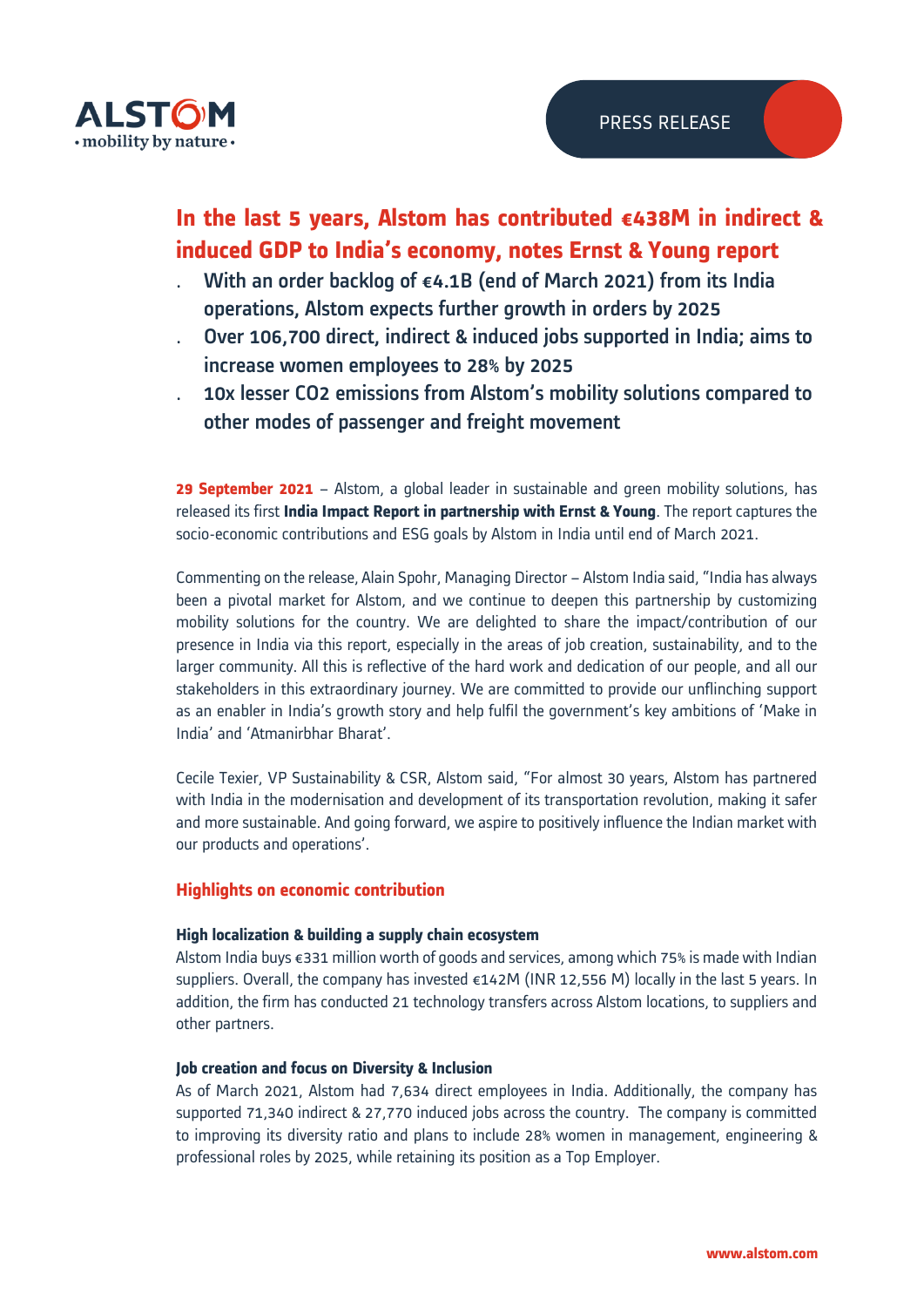

## **Remarkable reduction in CO2 emissions and proven focus on sustainability**

## **10X lesser CO2 emissions from Alstom built freight and metro trains vs other modes of transport.**

In comparison to the high CO2 emissions from cars (79.5 gCO2/passenger.km), Alstom's metro trains in India emit only 7.9 gCO2/passenger.kms. Similarly, the electric locomotives (e-Locos) deployed for high-speed freight transportation in India, emit 13.4 gCO2/ton.km of CO2, while goods trucks account for 92.3 gCO2/ton.kms.

#### **Sustainable products and services**

Alstom's eco-design approach focuses on continuously improving the sustainability of its solutions by tracking and minimising their environmental impact throughout their life cycles. For example, the mass of materials and components used in manufacturing rolling stock for Mumbai Metro Line 3 are 96% recyclable and 99% recoverable.

#### **Decreasing the environmental impact of installations**

Alstom is committed to limiting the environmental impact of its operations in India and worldwide. As a part of its Green Energy Strategy, Alstom is also investing in linking renewable energy production systems to its locations, such as at the Sri City facility, where 1 MW of solar energy generation capacity has been built.

The project will result in an annual reduction of 1,132 tonnes of CO2 emissions and reducing nonrenewable energy consumption by 30% (by the end of 2021).

## **Outlook for Alstom India**

- Alstom will continue strengthening its contribution to socio-economic impact and ESG (Environmental, Social and Governance) goals.
- **By 2025,** Alstom aims to reach **85% localisation on all domestic projects** and **increase digitalization of processes by 20%**.
- The company will accelerate its move to maximum usage of Green/ Renewal Energy in Industrial operations and **100% of newly developed solutions will be eco-designed**.
- Through its CSR initiatives, the company plans to **reach 100,000 direct beneficiaries**.

The expanded Alstom in Motion (AiM) 2025 strategic plan will focus on leveraging the group's reinforced product lines and geographical presence, commit to accelerate smart and green mobility innovation with important R&D investments, and will extend its operational excellence efforts to a new scale.

###

#### **Notes to the editor**

#### **Methodology**

The numbers and statistics given are for up until fiscal year 2020-2021. It offers a consolidated representation of former Alstom and Bombardier Transportation statistics. In some cases, an \* is attached to the number presented. For those numbers specifically, the scope considered is the former Alstom legacy scope and the figure is computed over the 2019-2020 fiscal year.